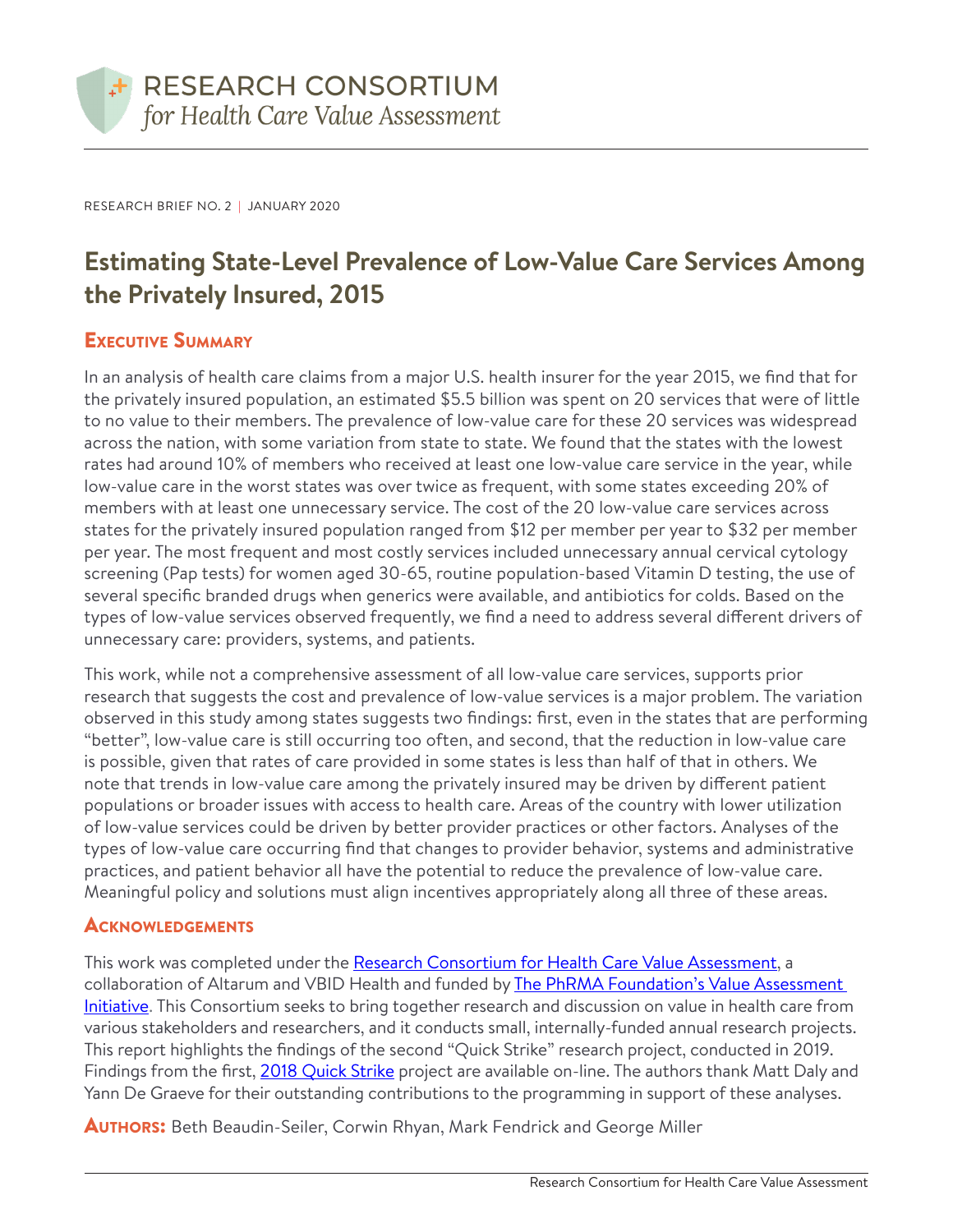#### **BACKGROUND**

The focus on identifying, measuring, and reducing the prevalence of low-value care has increased over the last decade and is one of the major focus areas for the Research Consortium for Health Care [Value Assessment](https://www.hcvalueassessment.org/application/files/5915/5853/6278/Research_Consortium_Research_Brief_No._1.pdf). [Recent work](https://jamanetwork.com/journals/jama/fullarticle/2752664) published in October 2019 by William Shrank and colleagues updated [prior estimates](https://jamanetwork.com/journals/jama/fullarticle/1148376) on the amount of probable waste in the U.S. health care system. They conservatively found that 20-25% of total health care expenditures are likely wasteful, including unnecessary spending on administrative complexity, failures in care delivery and coordination, pricing failures, fraud and abuse, and overtreatment. Given the U.S. spends over \$3.5 trillion dollars a year on health care, that is over \$800 billion annually. Their work estimates \$345 billion is spent on the three types of waste associated with low-value and unnecessary services: overtreatment/low-value care, failure of care delivery, and failure of care coordination. Furthermore, their review of evidence-based solutions to reduce waste at a national level found the potential to reduce excess expenditures by \$282 billion.

Taking the next steps to understand where the low-value care is occurring and how it can be addressed is critical. [Allison Oakes, Hsien-Yen Chang & Jodi Segal](https://bmchealthservres.biomedcentral.com/articles/10.1186/s12913-019-4079-0) recently published findings using the Johns Hopkins Overuse Index in the privately insured population. Their findings suggest that systemic overuse is occurring across the country and remains relatively constant over time, suggesting cultural factors affecting overuse as a problem. As we work to reduce the prevalence of low-value care, understanding what type and where can help inform actionable strategies.

# Current Project

Drawing off the successful completion of the [2018 Quick Strike project](https://www.hcvalueassessment.org/application/files/5915/5853/6278/Research_Consortium_Research_Brief_No._1.pdf) that explored the prevalence of five low-value and five high-value services among the privately insured population using data from a major insurer covering over 10 million lives, this study adds new analyses increasing our understanding of low-value care utilization. By applying new algorithms identifying low-value care, we expand our list to 20 low-value services and add further analyses assessing low-value care use across states. We use this information to explore some of the drivers of low-value care services, as well insights that can be gained from the state to state variation in unnecessary care.

### Data and Methods

We programmed queries to identify 20 low-value care services in claims using coded algorithms developed by a team at **Anthem** that was made available to researchers, and we supplemented those algorithms when necessary with data from the *VBID low-value care task force*. The examples of low-value care identified were sourced primarily from the [Choosing Wisely](https://www.choosingwisely.org/) recommendations, and the 20 services analyzed in this work were selected from these lists via a consensus process within the Research Consortium for Health Care Value Assessment. The final algorithms allowed us to estimate the total utilization and spending on each service in a large, commercial claims dataset from a single insurer. The algorithms worked as follows: first, identifying members with conditions or care that potentially put them at risk for a low-value care service; second, identifying if a low-value service was received; and finally finding if there were co-occurring conditions or risk-factors that made the lowvalue care potentially warranted. All patients with any of these "exclusions" were excluded via the algorithms from the low-value care prevalence rates. This resulted in estimates of care utilization rates that were highly likely to be of low-value. We note that total cost estimates of a particular service may vary from earlier work, due to using the **Anthem-derived** algorithms as a replacement for other measures in these queries.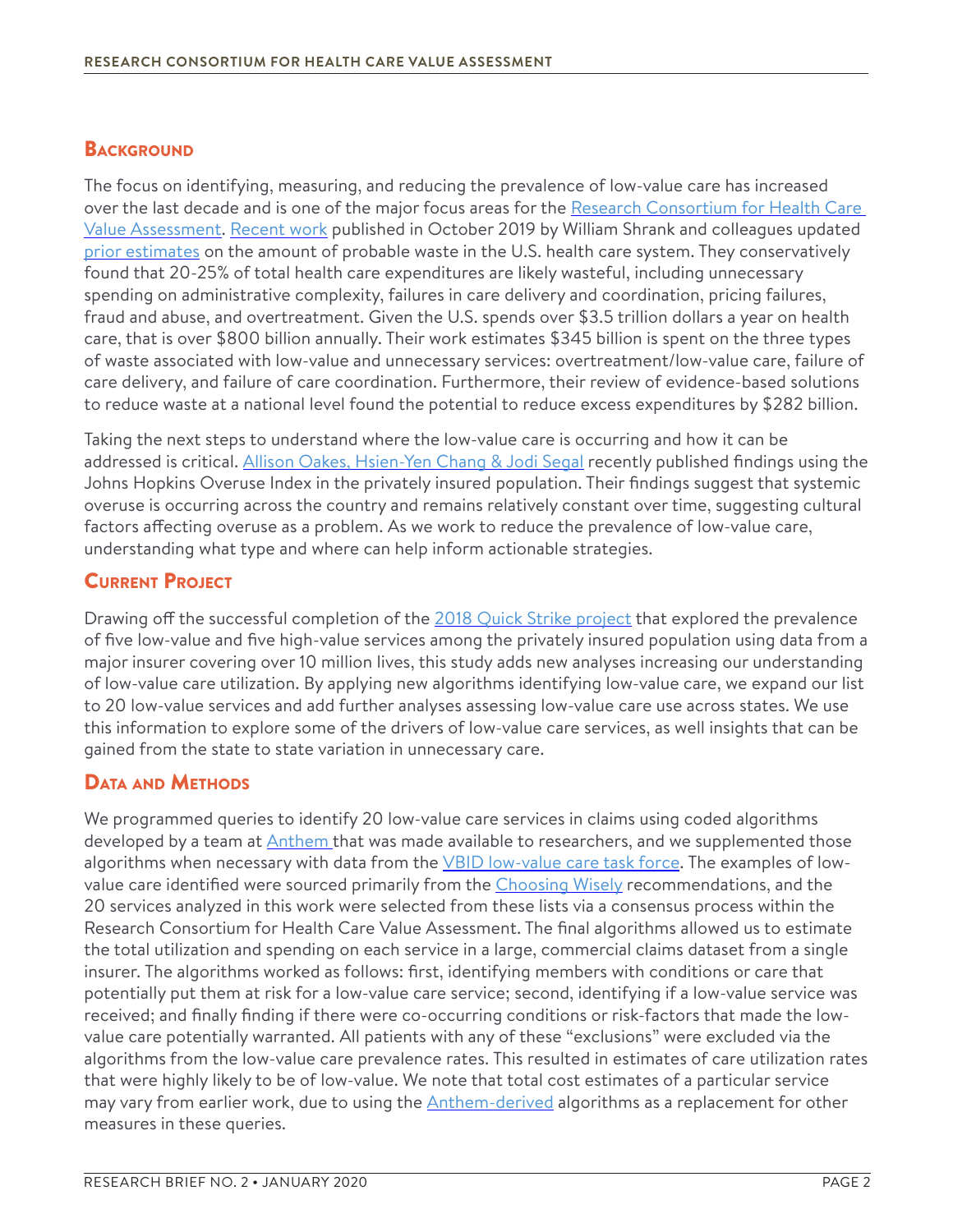The commercial dataset contained complete medical and pharmaceutical claims for over ten million members, representing enrollees from all fifty states and Washington DC, and accounting for at least 5% of the privately insured population in 24 states. This same dataset was used in [previous work](https://www.hcvalueassessment.org/application/files/5915/5853/6278/Research_Consortium_Research_Brief_No._1.pdf) in 2018. Due to the often-required lookback and look-forward periods in the Anthem algorithms that determined if a service was highly likely to be low-value, this analysis focuses on a single year period of 2015, using the 2014 and 2016 claims data as periods to identify relevant co-occurring identifiers.

In order to estimate state-level counts, prevalence, and costs of low-value care services for each of the 20 services, we generated population weights in the data, based on age and sex counts of each state's privately insured population relative to the population covered by this insurer. Data on the privately insured population are generated from American Community Survey [2013-2017 data](https://www.census.gov/newsroom/press-kits/2018/acs-5year.html), which best approximates the year 2015. Applying these weights allowed for analyses representative of each state's privately insured population in 2015, a total of 212 million individuals nationwide. While not a perfectly representative sample of the U.S. privately insured population, the breadth and extent of this insurer's coverage supports extrapolation and any errors would be the result of differences in lowvalue care utilization across commercial insurers.

In order to estimate total counts and costs of low-value care service utilization, we generated statistics for each member on the number of low-value care services received. These counts of lowvalue care per member in 2015 were winsorized at the 99th percentile to avoid possibly erroneous claims records for some members from biasing our counts and costs upwards. As is consistent with our prior work, in order to avoid biasing the estimates of the total costs based on this particular insurer's negotiated rates, we estimated the prices of each low-value care service not from the prices paid as reported in the claims, but rather by estimating an average U.S. private price for each service at 160% of the national Medicare average allowed amount. This price factor is likely conservative and will have an effect of standardizing service prices across the country, possibly undercounting total costs of low-value care in higher-cost states and vice versa. It is important to note that our estimates of spending on low-value care are limited to the direct procedural costs associated with the low-value care, not including any related follow-on or follow-up care that might be expected to be associated with unnecessary care.

# **RESULTS**

#### **National Estimates**

We estimate that for the U.S. commercially-insured population in 2015, 17.8% of members received at least one low-value service during the year. The most frequently occurring low-value care services were: unwarranted routine annual cervical cytology screening (Pap tests) in women aged 30-65 (7.1% of members), costing over \$782 million; population-based screening for Vitamin D (5.5% of members), costing over \$928 million; the use of a selected set of brand-name drugs when generic equivalents are available (5.2% of members), costing over \$1.5 billion; and the use of antibiotics for colds (1.8% of members) costing over \$483 million. Altogether, spending on the 20 select low-value services was estimated to have exceeded \$5.5 billion for the commercially-insured population in 2015. Table 1 lists each of the 20 services, provides a short description, and shows the percent of privately insured members receiving each service when it was deemed to be of low value, the dollar contribution of each low-value care service to the total, and data on the variance in each service's utilization across states (discussed in detail in the next section). Further detail, links to the original recommendation sources, and the recommending professional society are found in Appendix A.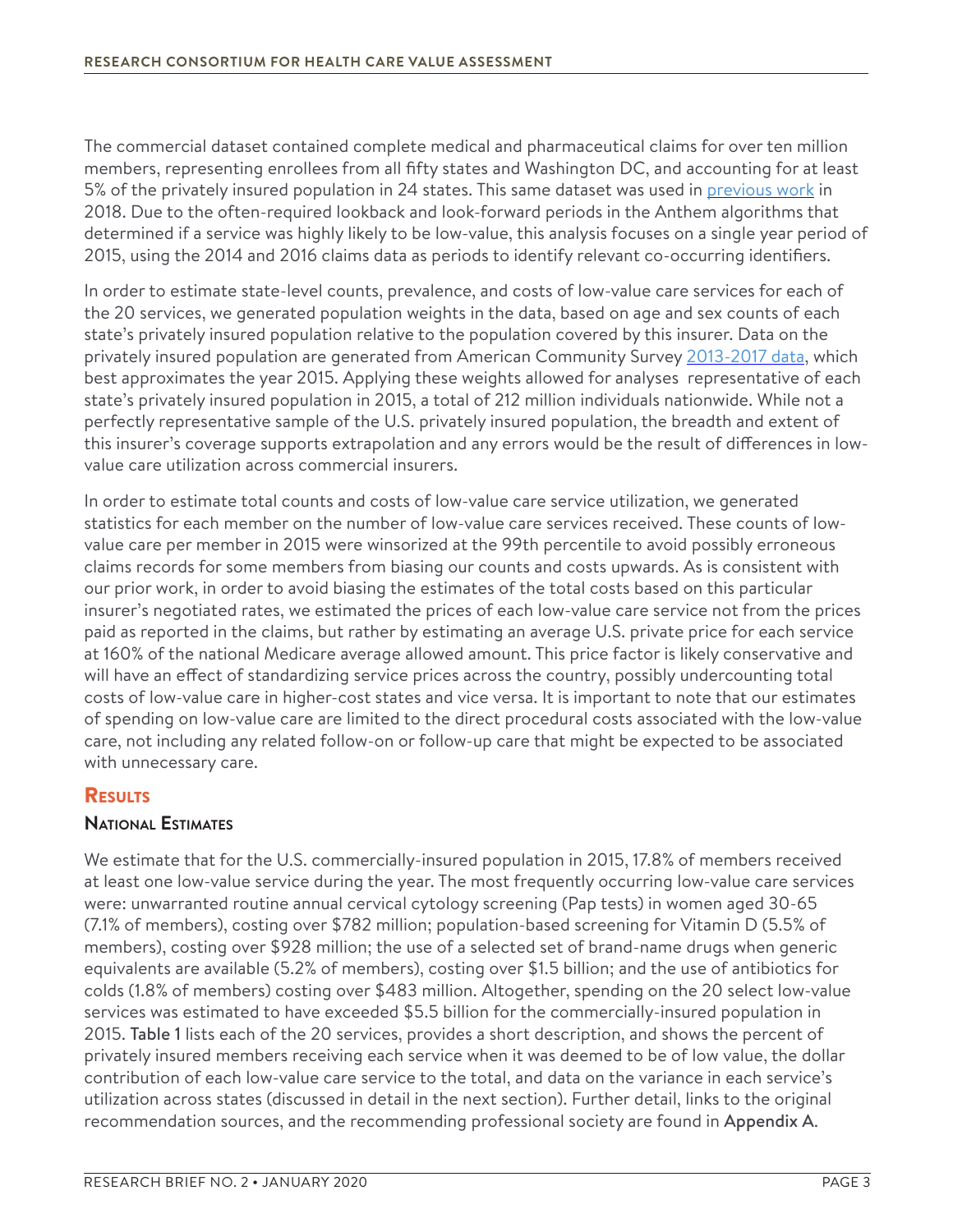# Table 1: 20 Select Low-Value Care Services Spending and Frequency and State PERCENTILE RESULTS

|               |                                                                                       | <b>National Data</b>                     |                                        | <b>State Data</b>                                          |                                                            |
|---------------|---------------------------------------------------------------------------------------|------------------------------------------|----------------------------------------|------------------------------------------------------------|------------------------------------------------------------|
|               | <b>Low-Value Care Service</b>                                                         | 2015<br><b>Spending</b><br>(in millions) | $%$ of<br><b>Members</b><br>w/ Service | 10 <sup>th</sup><br><b>Percentile</b><br><b>State Rate</b> | 90 <sup>th</sup><br><b>Percentile</b><br><b>State Rate</b> |
| $LVC-1$       | Imaging for low-back pain                                                             | \$170                                    | 0.81%                                  | 0.60%                                                      | 1.10%                                                      |
| $LVC-2$       | Pre-operative testing before low-<br>risk surgery                                     | \$26                                     | 0.06%                                  | 0.03%                                                      | 0.08%                                                      |
| $LVC-3$       | Brand-name drugs with available<br>generics                                           | \$1,570                                  | 5.2%                                   | 3.7%                                                       | 6.02%                                                      |
| $LVC-4$       | Population-based Vitamin D<br>screening                                               | \$928                                    | 5.5%                                   | 2.5%                                                       | 6.85%                                                      |
| $LVC-5$       | PSA testing for those with limited<br>life expectancy                                 | \$66                                     | 0.26%                                  | 0.31%                                                      | 0.56%                                                      |
| $LVC-6$       | Repeat DXA scans                                                                      | \$2                                      | 0.01%                                  | 0.00%                                                      | 0.03%                                                      |
| $LVC-7$       | <b>EEG</b> for headaches                                                              | \$17                                     | 0.02%                                  | 0.00%                                                      | 0.03%                                                      |
| $LVC-8$       | EKG or cardiac screening for low-<br>risk patients                                    | \$156                                    | 0.25%                                  | 0.13%                                                      | 0.36%                                                      |
| $LVC-9$       | Two or more concurrent<br>antipsychotics                                              | \$220                                    | 0.07%                                  | 0.04%                                                      | 0.10%                                                      |
| $LVC-10$      | Other cancer screening for those<br>with limited life expectancy                      | \$195                                    | 0.16%                                  | 0.38%                                                      | 0.72%                                                      |
| $LVC-11$      | Cervical cancer screening in low-<br>risk women over age 65 or with a<br>hysterectomy | \$63                                     | 0.30%                                  | 0.28%                                                      | 0.61%                                                      |
| <b>LVC-12</b> | MRI for arthritis monitoring                                                          | $<$ \$1                                  | 0.00%                                  | 0.00%                                                      | 0.00%                                                      |
| $LVC-13$      | Arthroscopic lavage for knee<br>arthritis                                             | \$156                                    | 0.36%                                  | 0.28%                                                      | 0.66%                                                      |
| $LVC-14$      | Routine cervical cancer screening<br>in women 30 - 65 years of age                    | \$782                                    | 7.1%                                   | 3.9%                                                       | 6.68%                                                      |
| $LVC-15$      | Coronary artery calcium scoring<br>for known CAD                                      | \$8                                      | 0.01%                                  | 0.00%                                                      | 0.02%                                                      |
| <b>LVC-16</b> | Opioids as first line headache<br>treatment                                           | \$176                                    | 0.19%                                  | 0.09%                                                      | 0.24%                                                      |
| $LVC-17$      | Opioids for low-back pain                                                             | \$78                                     | 0.09%                                  | 0.05%                                                      | 0.15%                                                      |
| <b>LVC-18</b> | NSAIDs for those with HTN, HF, or<br><b>CKD</b>                                       | \$434                                    | 1.2%                                   | 0.76%                                                      | 1.97%                                                      |
| $LVC-19$      | Antibiotics for sinusitis                                                             | \$483                                    | 1.8%                                   | 0.94%                                                      | 2.40%                                                      |
| $LVC-20$      | CT for rhinosinusitis                                                                 | \$12                                     | 0.08%                                  | 0.04%                                                      | 0.14%                                                      |
|               |                                                                                       | \$5,540                                  | 17.8%                                  | 12.5%                                                      | 19.8%                                                      |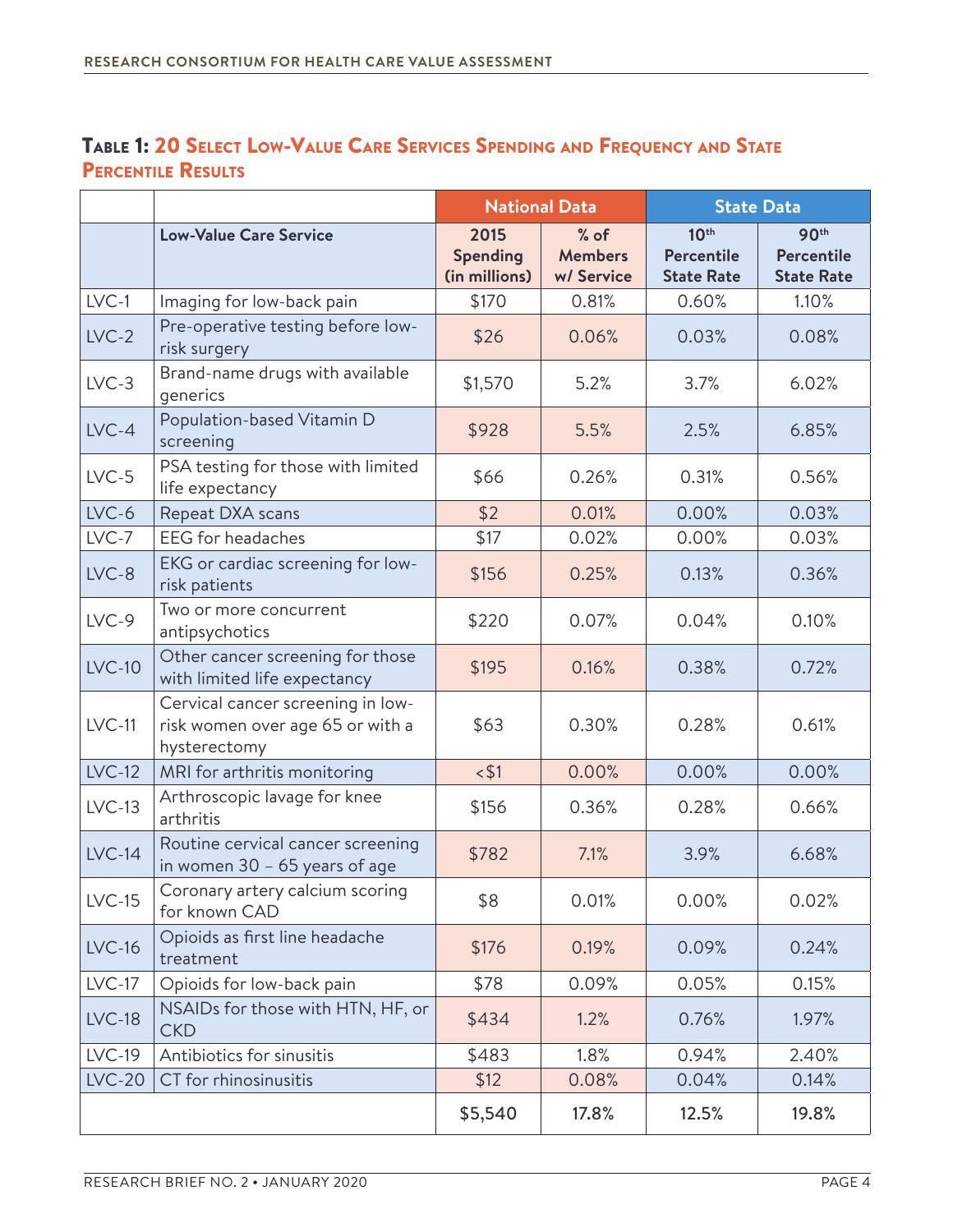#### **State-Level Estimates**

In addition to the estimates of low-value care utilization for the national privately insured population, an analysis of each service at the state level was completed. An aggregate state percentage was calculated by determining if members had at least one of the 20 selected low-value services. This allowed us to determine the percent of members that had at least one of these low-value care services in 2015. Figure 1 shows a map of the United States and the percentage of commerciallyinsured members that had at least one of the selected low-value care services during the year.



Figure 1: State Frequency of Low-Value Care Services, Privately Insured, 2015

The variance among states in the percentage of members receiving low-value care services is interesting to note. As many as 22% of members received at least one low-value care service in the most prevalent states (Florida, New Jersey, North Carolina, New York, and Alabama). But even more noteworthy is that those states with the lowest prevalence (Alaska, North Dakota, Utah, Idaho, and Oregon) are still estimated to have approximately 10% of members receiving at least one of the selected low-value care services in 2015. There appear to be some geographic trends across the nation, with states in the Midwest and West of the U.S. more likely to have lower rates of lowvalue care, while states in the Southeast and Northeast tend to be on the higher end of low-value care prevalence rates. A partial explanation for these trends might be that states with the lowest prevalence rates tend to be largely rural, where difficulties in access to care could result in lower utilization of all services, whether of high or low value.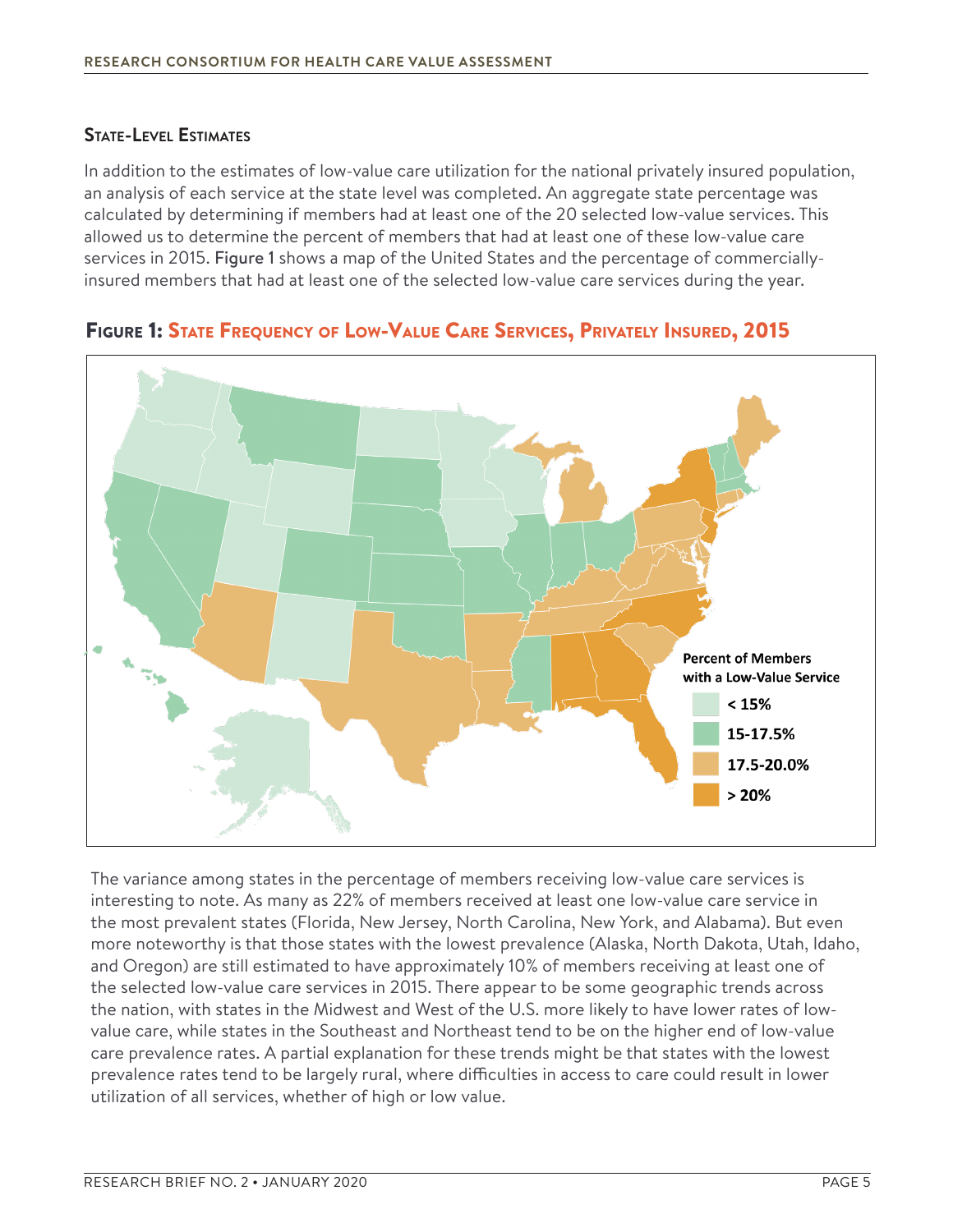Examining the cost of these low-value care services by state, we normalized prices by using the Medicare average payment rates multiplied by a factor of 1.6 to calculate an estimated commerciallyinsured rate. This allowed us to compare state costs per member based on prevalence in their commercial population rather than any potential pricing or market failures driving cost. Costs of these low-value care services ranged from \$12 - \$32 per member per year, showing even greater variation from state to state than the percent of members with a wasteful service. Figure 2 illustrates the variation in cost per member per year by state.



#### Figure 2: State-Level Low-Value Care Spending per Member per Year, Privately **I**nsured, 2015

# Types of Low-Value Care

Figures 4-6 show the percent of members receiving each of the three most frequently occurring low-value services by state (routine annual cervical cytology screening (Pap tests) in women 30-65, population-based screening for Vitamin D, and use of brand-name drugs when generic equivalents were available). When looking at the variation from state to state across each of the 20 low-value care services, we find that state variation is highest for the more frequent services, with Vitamin D and cytology screening showing the largest variation from state to state, see Figure 3.



# Figure 3: State Inter-Quartile Ranges and Percentages for Low-Value Services

Note: See Table 1 for definitions of numbered services.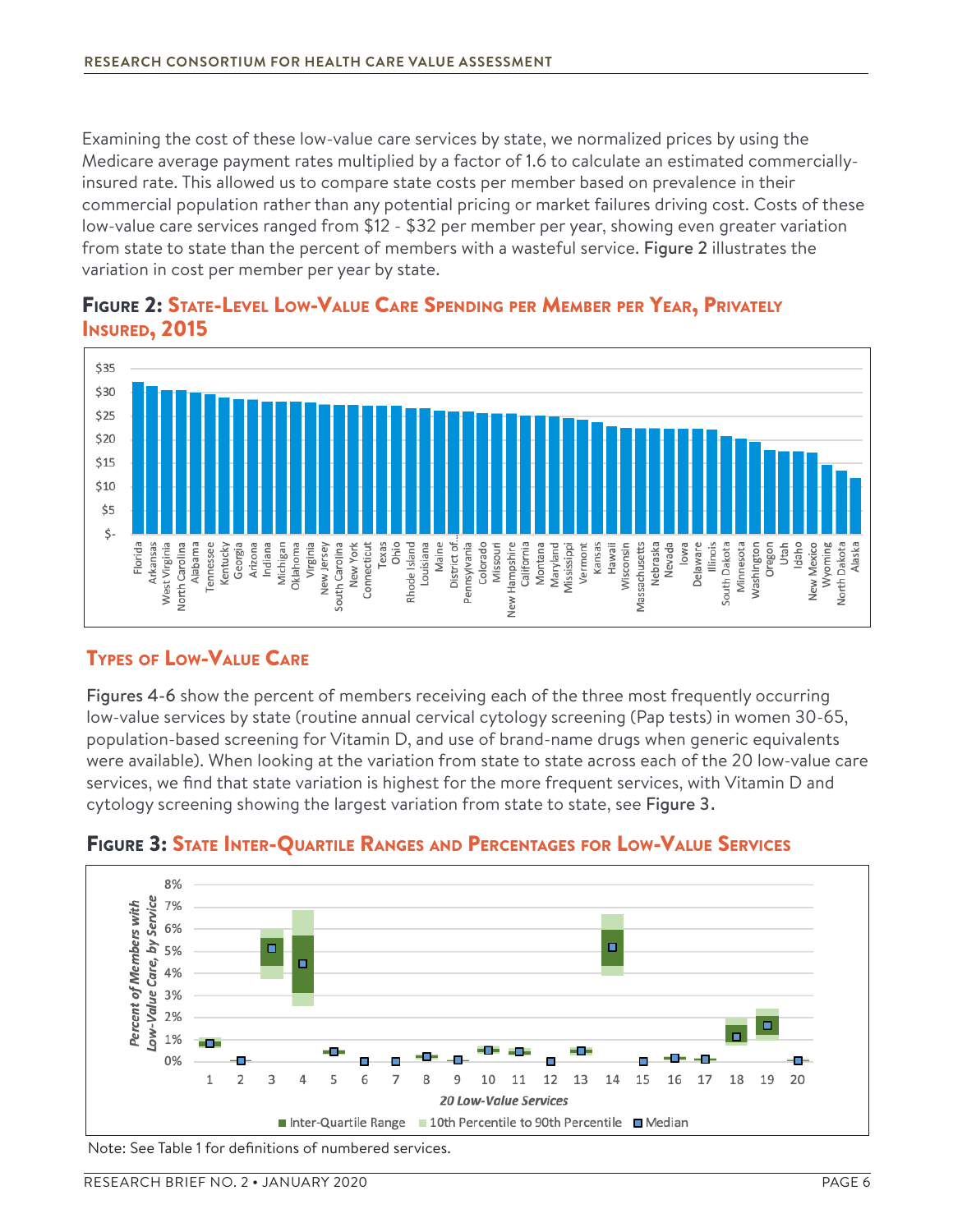

# Figure 4: Percent of Members Receiving Low-Value Cervical Cytology (LVC-14) by State

Figure 5: Percent of Members Receiving Low-Value Vitamin D Test (LVC-4) by State



#### Figure 6: Percent of Members Receiving Low-Value Brand Name Drugs when Generics are **AVAILABLE (LVC-3) BY STATE**

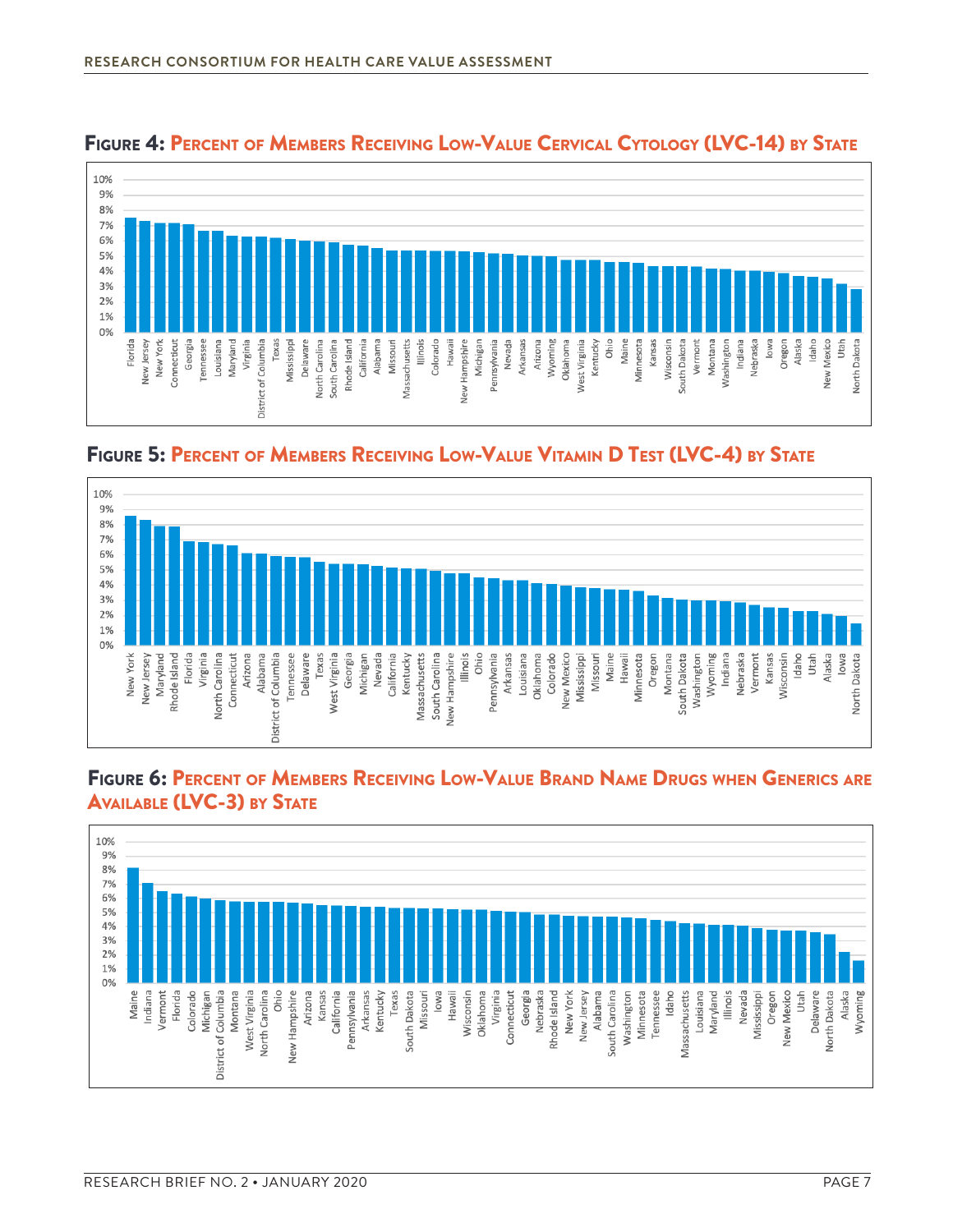#### **Discussion**

Most noteworthy when studying the results of these state-level estimates, are the types of low-value services that are occurring most often. We observe that among the 20 services, the three most often occurring low-value care services are likely driven by disparate causes (Table 2). We find that lack of provider adherence to revised professional guidelines, unintentional perpetuation of lowvalue care due to administrative practices, and patient preferences or lack of education may all be drivers of low-value care. For example, we expect that the use of brand name drugs when a generic is available likely represents a failure of patient education or perverse financial incentives perpetuated due to a patient's insurance plan design. Conversely, in the case of cervical cytology screening, it is unlikely patient preferences are the main driver of this low-value service, which is more likely a result of a provider's training culture of practice not keeping pace with current best practices. Lastly, the case of unnecessary Vitamin D testing is probably mostly due to an electronic medical record system, programmed to be more efficient through one-click ordering, yet this is perpetuating (unintentionally) low-value Vitamin D tests. Each of these three prominent examples demonstrates the lack of a unified cause for low-value care in the U.S. health system.

It is important to note that the variation observed across states could be driven in part by different patient population characteristics. Yet, given that the algorithms used control for and exclude patients with possible risk factors or co-occurring conditions that make the low-value services warranted, we expect this patient population effect to be small. Differences in the availability of medical care more broadly could also play a role, with parts of the country with more limited access to care likely also having lower rates of low-value services. Yet, the significant state variation observed still demonstrates the potential progress that is possible in reducing low-value care and points to further sharing of lessons learned from state to state to decrease the national rate of unnecessary services and their concomitant costs.

#### **CONCLUSION**

The findings of this study suggest several key observations: first, commercial payers spent over \$5.5 billion on these 20 selected services that were of little to no value to their members. Second, our findings support the conclusions of [prior research](https://bmchealthservres.biomedcentral.com/articles/10.1186/s12913-019-4079-0) that the prevalence of low-value care is worse in certain regions or corridors of the U.S. However, given that even in the best states roughly 10% of members received at least one of the selected low-value care services, this remains a nationwide problem. Third, based on the types of services most frequently observed, it is clear that curbing the use of low-value care does not lie at the feet of any one driver. Changing provider behavior, systems, and patient behavior are all required and aligning various incentives among these players will be a meaningful way to address low-value care.





#### **ABOUT US**

The Research Consortium for Health Care Value Assessment is a partnership between Altarum and VBID Health, with funding from the PhRMA Foundation as part of its Value Assessment Initiative, established to promote the pursuit of value in health care delivery in the U.S.

**Contact:** Beth Beaudin-Seiler, Ph.D., 3520 Green Court, Suite 300, Ann Arbor, MI 48105 (734) 302-5691 | [www.hcvalueassessment.org](https://www.hcvalueassessment.org) | @ValueConsortium